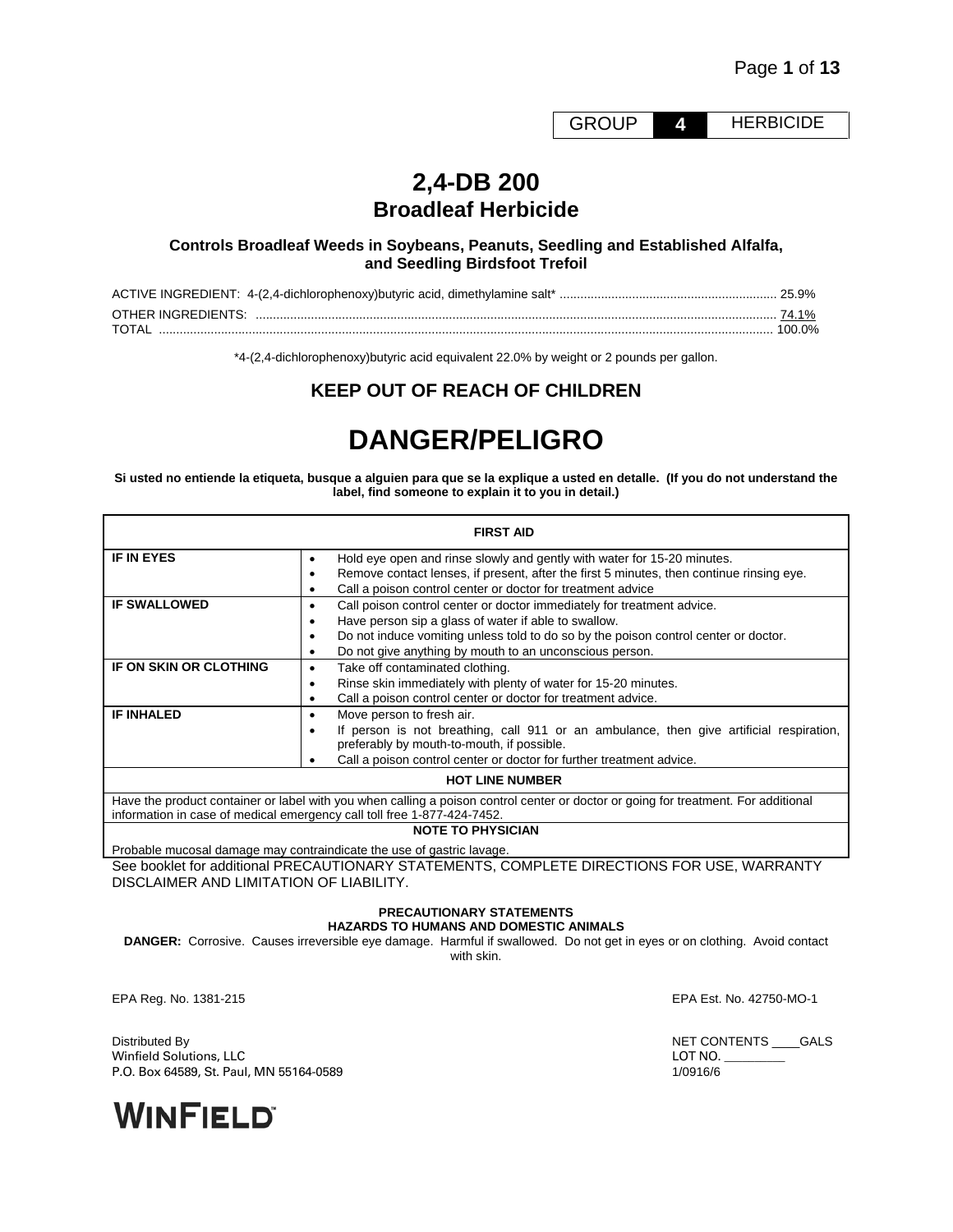#### **PERSONAL PROTECTIVE EQUIPMENT (PPE)**

Some materials that are chemical-resistant to this product are made of any waterproof material. If you want more options, follow the instructions for category A on the EPA chemical-resistance category selection chart.

All mixers, loaders, applicators, and other handlers must wear: -long sleeved shirt and long pants,

-shoes and socks,

-chemical resistant gloves,

-goggles or face shield, and

-chemical-resistant apron when mixing, loading, cleaning up spills, cleaning equipment, or otherwise exposed to the concentrate.

See engineering controls for additional requirements.

# **USER SAFETY REQUIREMENTS**

Follow manufacturer's instructions for cleaning /maintaining PPE. If no such instructions for washables exist, use detergent and hot water. Keep and wash PPE separately from other laundry. Discard clothing and other absorbent materials that have been drenched or heavily contaminated with this product's concentrate. Do not reuse them.

## **ENGINEERING CONTROL STATEMENTS**

Pilots must use an enclosed cockpit that meets the requirements listed in the WPS for agricultural pesticides [40 CFR 170.240(d)(6)]. Pilots must wear the PPE required on this labeling for applicators.

When handlers use closed systems, enclosed cabs or aircraft in a manner that meets the requirements listed in the Worker Protection Standard (WPS) for agricultural pesticides [40 CFR 170.240 (d) (4-6)], the handler PPE requirements may be reduced or modified as specified in the WPS.

## **USER SAFETY RECOMMENDATIONS**

Users should wash hands before eating, drinking, chewing gum, using tobacco or using the toilet.

Users should remove clothing/PPE immediately if pesticide gets inside. Then wash thoroughly and put on clean clothing.

Users should remove PPE immediately after handling this product. Wash the outside of gloves before removing. As soon as possible, wash thoroughly and change into clean clothing.

#### **ENVIRONMENTAL HAZARDS**

This product is toxic to fish. Do not apply directly to water, to areas where surface water is present, or to intertidal areas below the mean high water mark. Drift and runoff from treated areas may be hazardous to aquatic organisms in neighboring areas. Do not contaminate water when disposing of equipment wash waters. Do not contaminate water intended for irrigation or domestic purposes. Do not apply when weather conditions favor drift from target area.

Groundwater Contamination: Most cases of ground water contamination involving phenoxy herbicides such as 2,4-DB have been associated with mixing/loading and disposal sites. Caution should be exercised when handling 2,4-DB pesticides at such sites to prevent contamination of ground water supplies. Use of closed systems for mixing or transferring this pesticide will reduce the probability of spills. Placement of the mixing/loading equipment on an impervious pad to contain spills will help prevent ground water contamination.

This chemical has properties and characteristics associated with chemicals detected in groundwater. The use of this chemical in areas where soils are permeable, particularly where the water table is shallow, may result in groundwater contamination. Application around a cistern or well may result in contamination of drinking water or groundwater.

Do not apply 2,4-DB 200 directly to or otherwise permit it to come in contact with cotton, okra, grapes, tomatoes, fruit trees, vegetables, flowers, or other desirable crop or ornamental plants. Do not permit spray mist to drift onto susceptible plants since very small quantities of the 2,4-DB 200 can cause severe injury during the growing or dormant periods. Use coarse sprays to minimize drift. Do not apply with nozzles that produce fine spray droplets.

Drift from ground application may be reduced by: (1) keeping the spray boom as near to the crop as possible in order to obtain complete coverage; (2) by applying 10 gallons or more of spray per acre; (3) by using no more than 20 pounds of pressure at the nozzle tips; and (4) by not spraying when wind exceeds 5 miles per hour.

Drift from aerial application may be reduced by: (1) applying as near to the target as possible to obtain adequate coverage; (2) by applying 5 or more gallons of spray per acre; (3) by using 20 pounds pressure or less at the nozzle tips; (4) by using nozzles which produce a coarse spray pattern; (5) by spraying when there is no possibility for a temperature inversion at time of spraying.

Applications by aircraft, ground rig and hand sprayers should be carried out only when there is no hazard from spray drift.

#### **DIRECTIONS FOR USE**

It is a violation of Federal Law to use this product in a manner inconsistent with its labeling.

Read entire label before using this product.

Do not apply this product in a way that will contact workers or other persons, either directly or through drift. Only protected handlers may be in the area during application. For any requirements specific to your State or Tribe, consult the agency responsible for pesticide regulations.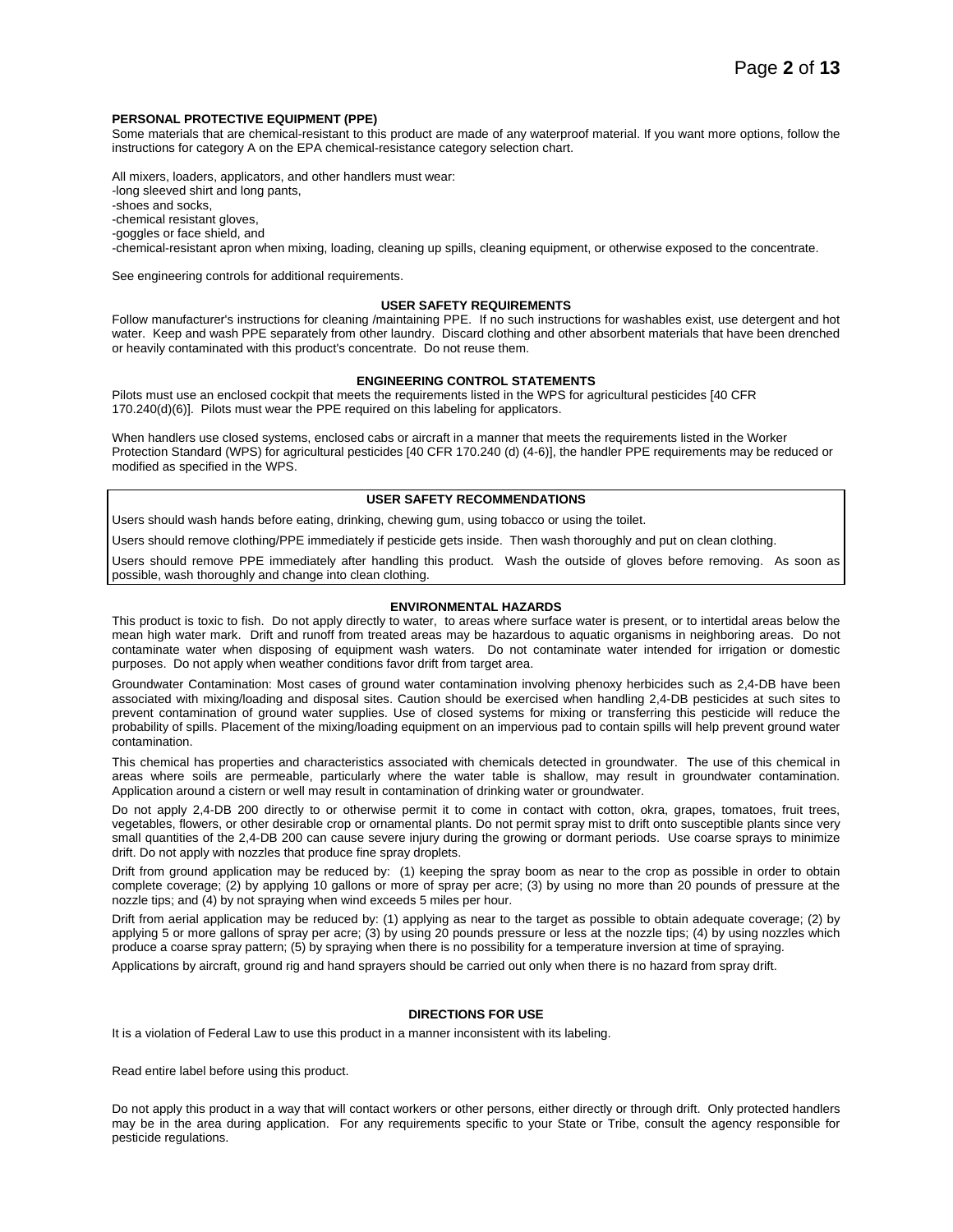## **AGRICULTURAL USE REQUIREMENTS**

Use this product only in accordance with its labeling and with the Worker Protection Standard, 40 CFR part 170. This standard contains requirements for the protection of agricultural workers on farms, forests, nurseries, and greenhouses, and handlers of agricultural pesticides. It contains requirements for training, decontamination, notification, and emergency assistance. It also contains specific instructions and exceptions pertaining to the statements on this label about personal protective equipment (PPE) and restricted-entry intervals. The requirements in this box only apply to uses of this product that are covered by the Worker Protection Standard.

Do not enter or allow worker entry into treated areas during the restricted-entry interval (REI) of 48 hours.

PPE required for early entry to treated areas that is permitted under the Worker Protection Standard and that involves contact with anything that has been treated such as plants, soil or water is coveralls, chemical resistant gloves, made of any waterproof material, shoes plus socks and protective eyewear.

# **STORAGE AND DISPOSAL**

Do not contaminate water, food or feed by storage or disposal. **PESTICIDE STORAGE**

Store in original container in a dry secured storage area. Keep container tightly closed when not in use.

#### **PESTICIDE DISPOSAL**

Pesticide wastes are acutely hazardous. Improper disposal of excess pesticide, spray mixture, or rinsate is a violation of Federal law. If these wastes cannot be disposed of by use according to label instructions, contact your State Pesticide or Environmental Control Agency, or the Hazardous Waste representative at the nearest EPA Regional Office for guidance.

**CONTAINER DISPOSAL:** Use label language appropriate for container size and type.

**Nonrefillable containers.** Do not reuse or refill this container. Clean container promptly after emptying.

**Nonrefillable container equal to or less than 5 gallons.** Triple rinse as follows: Empty the remaining contents into application equipment or a mix tank and drain for 10 seconds after the flow begins to drip. Fill the container ¼ full with water and recap. Shake for 10 seconds. Pour rinsate into application equipment or a mix tank or store rinsate for later use or disposal. Drain for 10 seconds after the flow begins to drip. Repeat this procedure two more times. Then offer for recycling or reconditioning, or puncture and dispose of in a sanitary landfill, or by incineration, or, if allowed by state and local authorities, by burning. If burned, stay out of smoke.

**Nonrefillable container greater than 5 gallons.** Triple rinse as follows: Empty the remaining contents into application equipment or a mix tank. Fill the container ¼ full with water. Replace and tighten closures. Tip container on its side and roll it back and forth, ensuring at least one complete revolution, for 30 seconds. Stand the container on its end and tip it back and forth several times. Turn the container over onto its other end and tip it back and forth several times. Empty the rinsate into application equipment or a mix tank or store rinsate for later use or disposal. Repeat this procedure two more times. Then offer for recycling or reconditioning, or puncture and dispose of in a sanitary landfill, or by incineration, or, if allowed by state and local authorities, by burning. If burned, stay out of smoke.

**Refillable container.** Refill this container with pesticide only. Do not reuse this container for any other purpose. Cleaning the container before final disposal is the responsibility of the person disposing of the container. Cleaning before refilling is the responsibility of the refiller. To clean the container before final disposal, empty the remaining contents from this container into application equipment or mix tank. Fill the container about 10 percent full with water. Agitate vigorously or recirculate water with the pump for 2 minutes. Pour or pump rinsate into application equipment or rinsate collection system. Repeat this rinsing procedure two more times. Then offer for recycling or reconditioning, or puncture and dispose of in a sanitary landfill, or by incineration, or, if allowed by state and local authorities, by burning. If burned, stay out of smoke.

#### **FOR CHEMICAL EMERGENCY: Spill, leak, fire, exposure, or accident, call CHEMTREC 1-800-424-9300**

## **CAUTIONS AND RESTRICTIONS**

Do not apply 2,4-DB 200 through any type of irrigation system.

Do not use in or near a greenhouse.

Do not feed/graze soybean forage or harvest hay for 60 days following any 2,4-DB 200 application.

#### **APPLICATION PROCEDURES**

2,4-DB 200 can be applied to registered use areas by ground and aerial application equipment. The following provides recommended methods of application for each crop.

#### **GROUND APPLICATION**

Use a standard herbicide boom sprayer that provides uniform and accurate application. Sprayer should be equipped with screens no finer than 50 mesh in the nozzle tips and in-line strainers.

Select a spray volume and delivery system that will ensure thorough and uniform spray coverage. For optimum spray distribution and thorough coverage, use of flat fan nozzles (maximum tip size 8008) with a minimum spray pressure of 30 psi at the nozzle tips are recommended. *Where the potential for drift is a problem, see the "Environmental Hazards" section for recommendations to reduce drift.* Other nozzle types that produce course spray droplets may not provide adequate coverage of the weeds to ensure optimum control. Raindrop nozzles are not recommended as weed control with 2,4-DB 200 may be reduced. In general a minimum spray volume of 10 gallons per acre (GPA) is recommended for optimum spray coverage. When using higher speed equipment, a maximum speed of 10 mph is suggested if field conditions cause excessive boom movement during application and subsequent poor spray coverage. Ground applications made when dry, dusty field conditions exist may provide reduced weed control in wheel track areas.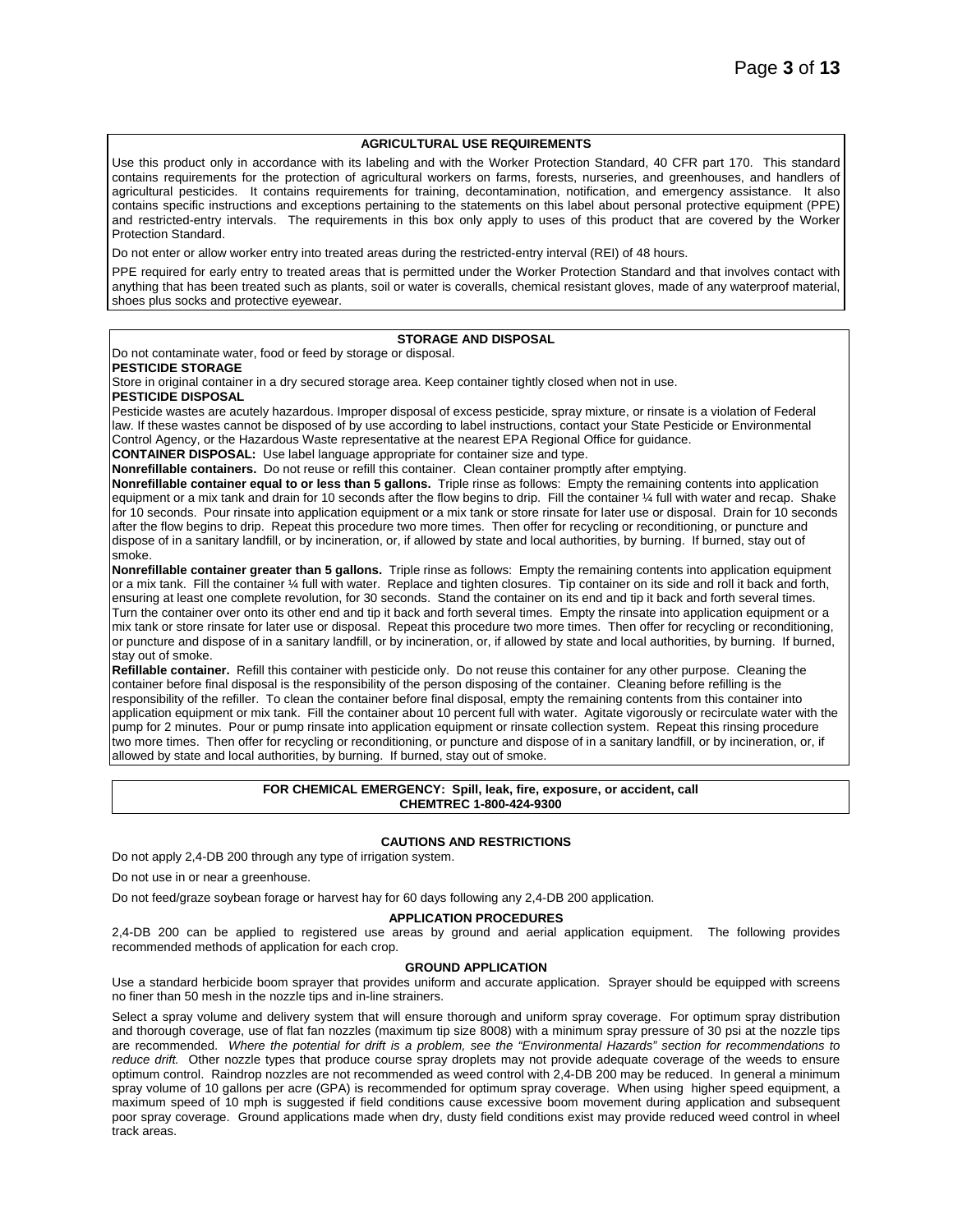#### **AERIAL APPLICATION**

Use orifice discs, cores and nozzle types and arrangements that will provide for optimum spray distribution and maximum coverage. In general a minimum spray volume of 5 GPA and a maximum pressure of 40 psi are recommended. *Where the potential for drift is a problem, see the "Environmental Hazards" section for recommendations to reduce drift.*

#### **SPRAY DRIFT MANAGEMENT**

Avoiding spray drift at the application site is the responsibility of the applicator. The interaction of many equipment- and weatherrelated factors determine the potential for spray drift. The applicator and the grower are responsible for considering all these factors when making decisions.

Apply only as a medium or coarser spray (ASAE standard 572) or a volume mean diameter of 300 microns or greater for spinning atomizer nozzles.

Apply only when the wind speed is 2-10 mph at the application site.

*Additional requirements for aerial applications:*

The boom length must not exceed 75% of the wingspan or 90% of the rotor blade diameter.

Release spray at the lowest height consistent with efficacy and flight safety. Do not release spray at a height greater than 10 feet above the crop canopy.

When applications are made with a crosswind, the swath will be displaced downwind. The applicator must compensate for this displacement at the downwind edge of the application area by adjusting the path of the aircraft upwind.

Do not make applications into temperature inversions.

*Additional requirements for ground boom application:*

Do not apply with a nozzle height greater than 4 feet above the crop canopy.

#### **MIXING INSTRUCTIONS**

**2,4-DB 200 ALONE:** Fill the spray tank 1/2 to 3/4 full with clean water. Begin agitation and add the recommended amount of 2,4- DB 200. Add water to the spray tank to the desired level. Maintain sufficient agitation to ensure a uniform spray mixture during application.

**TANK MIXTURES:** 2,4-DB 200 can be applied in tank mixture with other herbicides registered for use on approved crops. Refer to the specific crop section for rate directions and other restrictions. To apply 2,4-DB 200 in mixture with another product, fill the spray tank 1/2 to 3/4 full with clean water and begin agitation. If tankmixing with wettable powder, soluble powder, flowable or dry flowable products, add the powder or flowable product first. After the other herbicide is thoroughly mixed with water, add the recommended amount of 2,4-DB 200 and add water to the spray tank to the desired level. If tankmixing with other product types, add the 2,4-DB 200 first before adding the other product. Always mix one product in water thoroughly before adding another product or compatibility problems may occur. Never mix two products together without first mixing in water.

Maintain sufficient agitation while mixing and during application to ensure a uniform spray mixture. If spray mixture is allowed to remain without agitation for short periods of time, be sure to agitate until uniformly mixed before application.

#### **COMPATIBILITY**

Evaluate tank mixtures not listed on this label for compatibility and crop safety on a small area before applying to the entire field.

2,4-DB 200 Broadleaf Herbicide may form an insoluble precipitate in very hard water. If you expect to mix 2,4-DB 200 with very hard water, test compatibility by mixing a small amount of 2,4-DB 200 in the proposed dilution ratios, shake and observe. A compatibility agent approved for use on growing crops such as Complete Compatibility or E-Z MIX may be tested to reduce precipitation. Whenever hard water is used to dilute 2,4-DB 200, spray immediately and do not allow spray mixture to sit overnight.

## **RESISTANCE MANAGEMENT RECOMMENDATIONS**

2,4-DB 200 is a Group 4 herbicide. Any weed population may contain or develop plants naturally resistant to 2,4-DB 200 and other Group 4 herbicides. Weed species with acquired resistance to Group 4 may eventually dominate the weed population if Group 4 herbicides are used repeatedly in the same field or in successive years as the primary method of control for targeted species. This may result in partial or total loss of control of those species by 2,4-DB 200 or other Group 4 herbicides.

To delay herbicide resistance consider:

- Avoiding the consecutive use of 2,4-DB 200 or other target site of action Group 4 herbicides that have a similar target site of action, on the same weed species.
- Using tank-mixtures or premixes with herbicides from different target site of action Groups as long as the involved products are all registered for the same use, have different sites of action, and are both effective at the tank mix or prepack rate on the weed(s) of concern.
- Basing herbicide use on a comprehensive IPM program.
- Monitoring treated weed populations for loss of field efficacy.
- Contacting your local extension specialist, certified crop advisors, and/or Winfield Solutions, LLC representative for herbicide resistance management and/or integrated weed management recommendations for specific crops and resistant weed biotypes.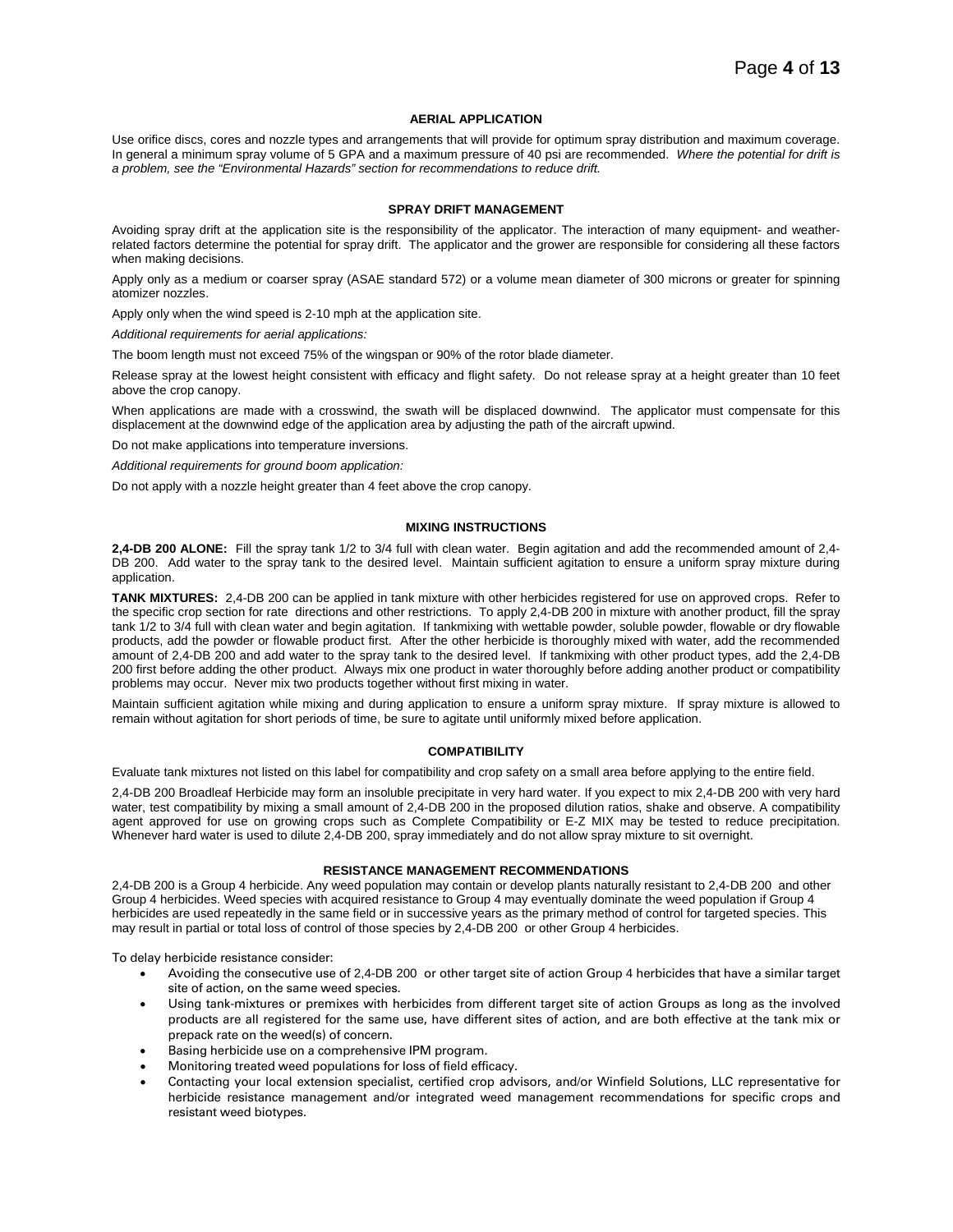## **PRODUCT INFORMATION**

Spray tank residues of 2,4-D or MCPA mixed with 2,4-DB 200 can cause serious crop or ornamental plant injury. A sprayer previously used to apply these chemicals must be thoroughly cleaned with alkali and water before applying 2,4-DB 200. Be sure sprayer is clean before applying 2,4-DB 200.

Local conditions may affect the use of herbicides. Consult your State Agricultural Experiment Station, Farm Advisors, or Extension Weed Specialists for advice in selecting treatments from this label to best fit local conditions.

INJURY TO CROPS FROM THIS HERBICIDE MAY OCCUR. IF YOU ARE NOT PREPARED TO ACCEPT SOME DEGREE OF CROP INJURY, DO NOT USE THIS PRODUCT.

Crop varieties vary in response to 2,4-DB and some are easily injured. Apply 2,4-DB 200 only to varieties known to be tolerant to 2,4-DB. If you are uncertain concerning tolerant varieties or local use situations that may affect crop tolerance to 2,4-DB, consult your seed company, state Agricultural Extension Service or qualified crop consultant for advice.

Be sure that use of this product conforms to all applicable laws, rules, and regulations. Certain states have restrictions pertaining to application distances from susceptible crops. The applicator should become familiar with these laws, rules, or regulations and follow them exactly.

# **WEED LIST**

2,4-DB 200 Broadleaf Herbicide alone will control or suppress the following weeds depending on weed size.

| <b>COMMON NAME</b>          | <b>BOTANICAL NAME</b>   | <b>MAXIMUM WEED HEIGHT*</b> |
|-----------------------------|-------------------------|-----------------------------|
| velvetleaf                  | Abutilon theophrasti    | 1 inch                      |
| Virginia copperleaf         | Acalypha virginica      | 1 inch                      |
| prickly sida (teaweed)      | Sida spinosa            | 1 inch                      |
| common ragweed              | Ambrosia artemisiifolia | 1 inch                      |
| threeseed croton (goatweed) | Croton lindheimeranus   | 1 inch                      |
| lambsquarters               | Chenopodium album       | 1 inch                      |
| wild mustard                | Sinapsis arvensis       | 1 inch                      |
| field pennycress            | Thlaspi arvense         | 1 inch                      |
| jimsonweed                  | Datura stramonium       | 1.5 inches                  |
| devilsclaw                  | Proboscidea Iouisianica | 2 inches                    |
| pigweed                     | Amaranthus spp.         | 3 inches                    |
| morningglory                | Ipomoea spp.            | 36 inches                   |
| cocklebur                   | Xanthium spp.           | 36 inches                   |
| curled dock                 | <b>Rumex crispus</b>    | 3 inches                    |
| Russian thistle             | Salsola kali            | 3 inches                    |
| yellow rocket               | Barbarea vulgaris       | 3 inches                    |
| smartweed                   | Polygonum spp.          | 3 inches                    |
| sicklepod**                 | Cassia obtusifolia (L.) | 2 inches                    |

\*Growth of larger weeds will be only suppressed.

\*\*Sicklepod may only be partially controlled. Repeat applications of 2,4-DB 200 may be necessary for control.

| <b>SOYBEANS</b>                           |  |  |
|-------------------------------------------|--|--|
| 2,4-DB 200 Broadleaf Herbicide Directions |  |  |

|                                                                         |                                        | <b>APPLICATION TIMING AND SPECIFIC COMMENTS</b>                               |                                                                                                                                                                                                                                                                                                                                                                                                                                                                                        |
|-------------------------------------------------------------------------|----------------------------------------|-------------------------------------------------------------------------------|----------------------------------------------------------------------------------------------------------------------------------------------------------------------------------------------------------------------------------------------------------------------------------------------------------------------------------------------------------------------------------------------------------------------------------------------------------------------------------------|
| <b>PRODUCT</b>                                                          | <b>RATE</b>                            | <b>CROP</b>                                                                   | <b>WEEDS</b>                                                                                                                                                                                                                                                                                                                                                                                                                                                                           |
| Preplant through<br>pre-emergence<br>2,4-DB 200<br>Non-ionic surfactant | $0.7 - 0.9$ pint/A<br>+<br>$0.5\%$ V/V | before<br>Apply to soybeans<br>before<br>planting<br>or<br>crop<br>emergence. | For control of<br>emerged<br>cocklebur,<br>annual<br>morningglories<br>other<br>and<br>susceptible broadleaf weeds,<br>apply when weeds are small<br>and actively growing<br>(see<br>WEED LIST). 2,4-DB 200<br>not give complete<br>may<br>control of larger overwintered<br>mustards. Best results will<br>be achieved by adding a non-<br>ionic surfactant at a 0.5% V/V<br>the spray tank when<br>to<br>making<br>preplant<br>a<br>or<br>preemergence application of<br>2,4-DB 200. |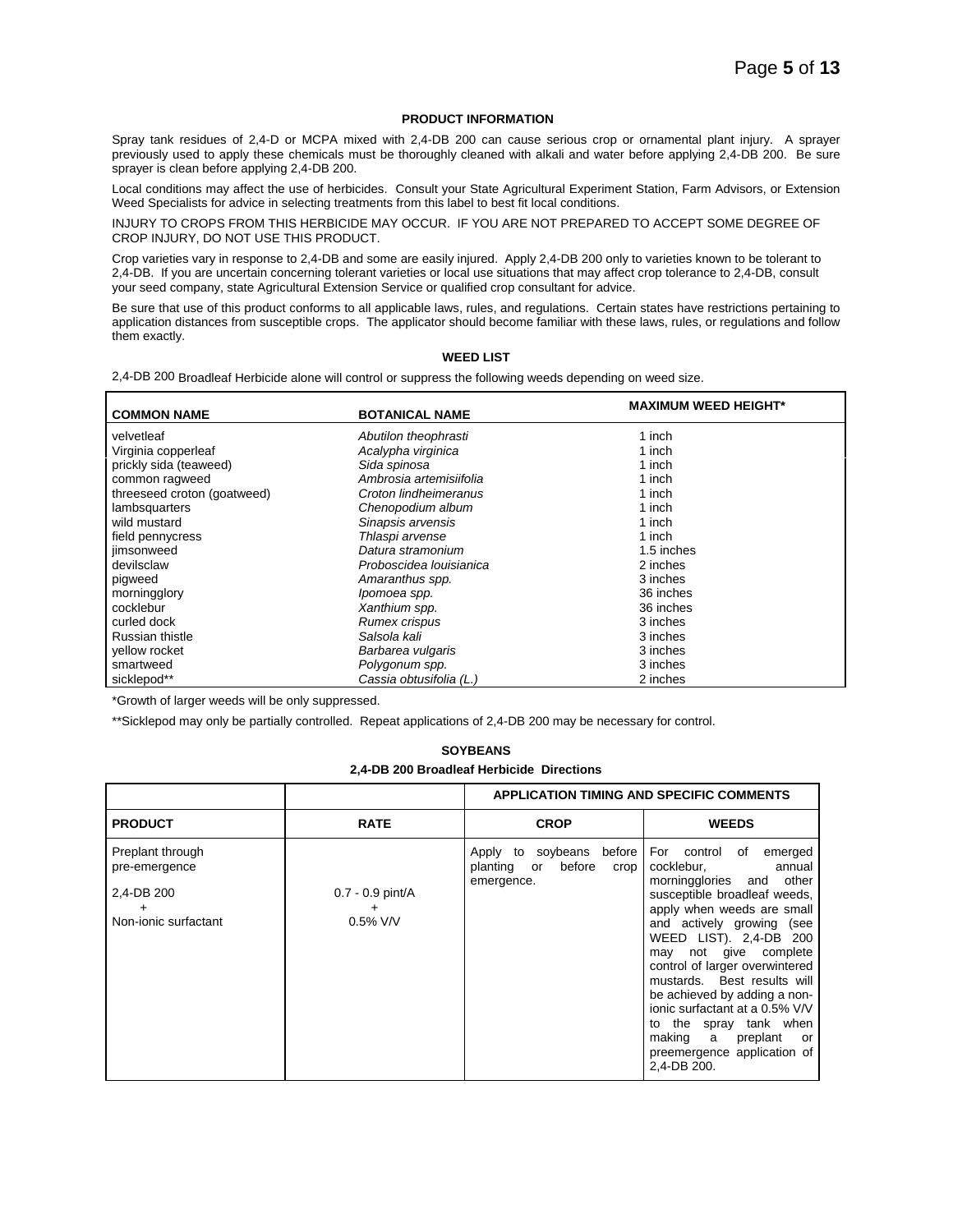|                                                         |                        | <b>APPLICATION TIMING AND SPECIFIC COMMENTS</b>                                                                                                                                                                                                                                                                                                                                                                                                                                                                                                                                          |                                                                                                                                                                                                                                                                                                                                                                                                                                                            |
|---------------------------------------------------------|------------------------|------------------------------------------------------------------------------------------------------------------------------------------------------------------------------------------------------------------------------------------------------------------------------------------------------------------------------------------------------------------------------------------------------------------------------------------------------------------------------------------------------------------------------------------------------------------------------------------|------------------------------------------------------------------------------------------------------------------------------------------------------------------------------------------------------------------------------------------------------------------------------------------------------------------------------------------------------------------------------------------------------------------------------------------------------------|
| <b>PRODUCT</b>                                          | <b>RATE</b>            | <b>CROP</b>                                                                                                                                                                                                                                                                                                                                                                                                                                                                                                                                                                              | <b>WEEDS</b>                                                                                                                                                                                                                                                                                                                                                                                                                                               |
| Postemergence broadcast<br>(over the top)<br>2,4-DB 200 | Pre-bloom: 0.73 pint/A | Apply to soybeans grown in<br>the Southern states only from<br>7 to 10 days before bloom up<br>to mid-bloom when soybeans<br>are about knee-high and                                                                                                                                                                                                                                                                                                                                                                                                                                     | For<br>control<br>of<br>emerged<br>cocklebur,<br>annual<br>morningglories<br>other<br>and<br>susceptible broadleaf weeds,<br>apply when weeds are small                                                                                                                                                                                                                                                                                                    |
|                                                         | Bloom: 0.89 pint/A     | growing actively.<br>Soybean<br>foliage should be dark green<br>indicating that nodulation and<br>nitrification are under way.<br>Postemergence<br>broadcast<br>application at these rates prior<br>to or after this application<br>timing is not to be used as<br>reduced flowering and yield<br>may result. DO NOT APPLY<br>2,4-DB 200 postemergence<br>broadcast to soybeans grown<br>in the Midwest states of IA, IL,<br>IN, KS, KY (except the<br>Purchase area), MO (except<br>the MO bootheel), MI, MN,<br>NE, ND, OH, SD and WI.                                                 | and actively growing (see<br>WEED LIST).                                                                                                                                                                                                                                                                                                                                                                                                                   |
| Postemergence directed band<br>2,4-DB 200               | 0.7 - 1.6 pints/A      | Apply when soybeans are 8 or<br>more inches tall with sprayer<br>nozzles mounted to insure<br>proper placement of spray on<br>only the lower 1/3 of the<br>soybean plants. Do not allow<br>spray to contact growing<br>of<br>terminals<br>beans<br>as<br>excessive<br>crop injury<br>will<br>result.<br>Do not mount nozzles on<br>booms with drop pipes or on<br>cultivators<br>without<br>gauge<br>Use flat fan type<br>wheels.<br>nozzles, 8001 or larger or the<br>equivalent<br>with<br>nozzle<br>pressure less than 30 psi and<br>at least 10 gallons of spray<br>volume per acre. | To<br>emerged<br>control<br>cockleburs<br>annual<br>and<br>morningglories up to 3 inches<br>tall, apply 0.7 to 0.9 pint/A per<br>broadcast acre as a directed<br>band treatment.<br>To control<br>other susceptible broadleaf<br>weeds up to 1 inch tall, apply<br>1.4 to 1.6 pints per broadcast<br>acre as a directed band<br>treatment.<br>Apply no more<br>than 2 higher rate applications<br>per season to reduce the<br>potential for crop stunting. |

**SOYBEANS 2,4-DB 200 Broadleaf Herbicide Directions**

# **TANK MIXTURES OF 2,4-DB 200 broadleaf herbicide AND OTHER HERBICIDES IN SOYBEANS**

Applying tank mixtures of 2,4-DB 200 Broadleaf Herbicide with other soybean herbicides as directed below can reduce competition from early weed populations and can improve weed control or control mid-to-late-season weed populations, thus minimizing the likelihood of yield reduction in soybean fields with heavy broadleaf weed infestations. However, treating soybeans under stress (as from drought or disease such as Phytophthora root rot) or in any other manner not directed on this label, can cause crop injury and yield reduction. The advantage of treating weeds with an appropriate tank mixture should be balanced against any potential for loss. Follow the local recommendations of your state, Cooperative Extension Service, or other agricultural weed control authority. Always follow the recommendations of any product used in tank mixture with 2,4-DB 200 Broadleaf Herbicide.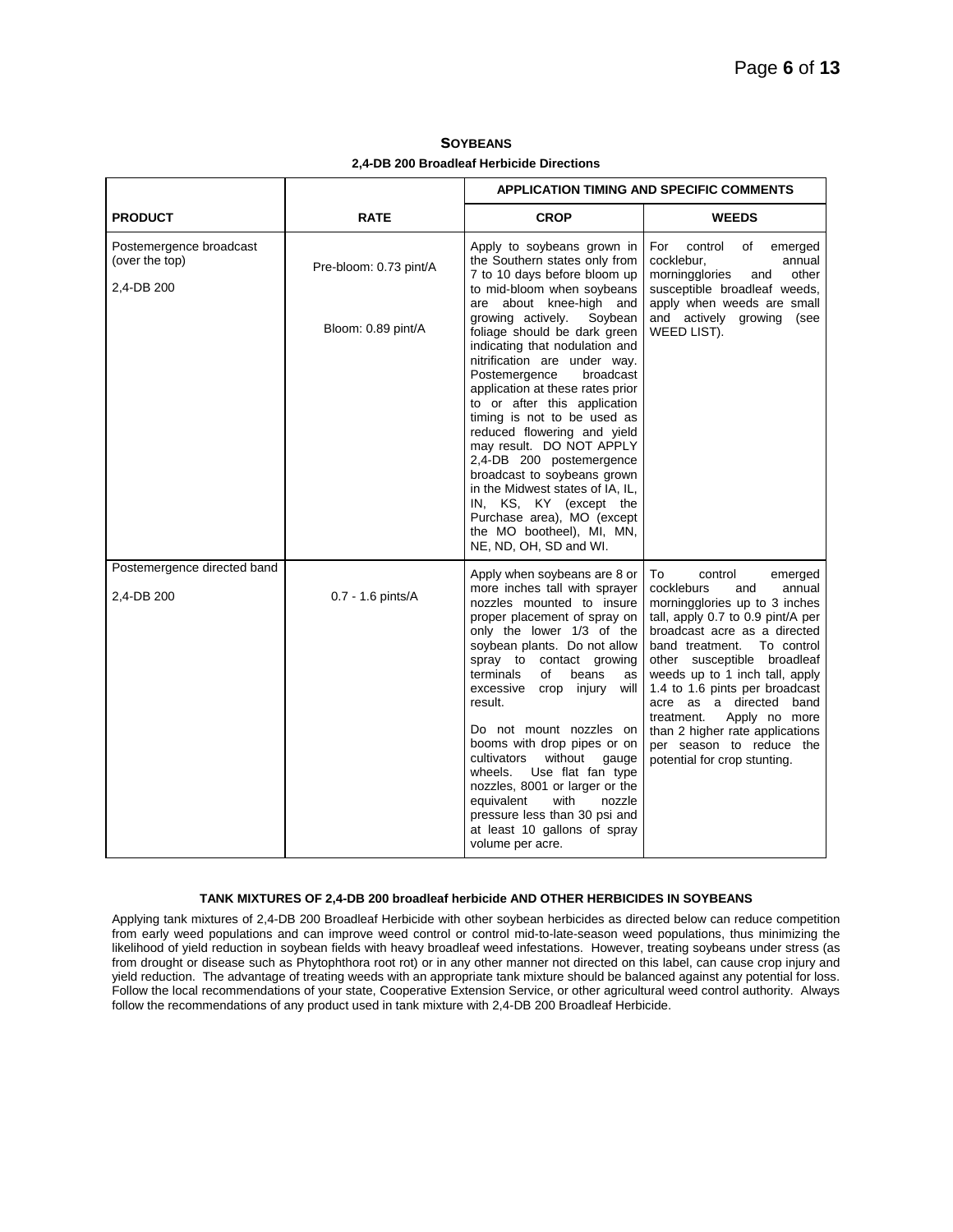|                                                                                        |                                                                                | <b>APPLICATION TIMING AND SPECIFIC COMMENTS</b>                                                                                                                                                                                                                                                                                                                                                                        |                                                                                                                                                                                                                                                                                                                                                                                                                                             |
|----------------------------------------------------------------------------------------|--------------------------------------------------------------------------------|------------------------------------------------------------------------------------------------------------------------------------------------------------------------------------------------------------------------------------------------------------------------------------------------------------------------------------------------------------------------------------------------------------------------|---------------------------------------------------------------------------------------------------------------------------------------------------------------------------------------------------------------------------------------------------------------------------------------------------------------------------------------------------------------------------------------------------------------------------------------------|
| <b>PRODUCT</b>                                                                         | <b>RATE</b>                                                                    | <b>CROP</b>                                                                                                                                                                                                                                                                                                                                                                                                            | <b>WEEDS</b>                                                                                                                                                                                                                                                                                                                                                                                                                                |
| 2,4-DB 200<br>$\ddot{}$<br>Gramoxone <sup>®</sup> Extra<br>$+$<br>Nonionic surfactant  | 0.5 - 0.75 pint/A<br>1.5 - 5 pints/A<br>0.5% V/V                               | Apply<br>before planting<br>or<br>before soybean emergence.<br>Do not apply this tank mixture<br>after crop emergence.                                                                                                                                                                                                                                                                                                 | For improved control of<br>emerged<br>annual<br>morningglory,<br>common<br>cocklebur,<br>marestail<br>and<br>other problem weeds, apply<br>to small actively growing<br>Refer<br>weeds.<br>to the<br>Gramoxone <sup>®</sup> Extra label for<br>full list of weed species<br>controlled<br>and<br>specific<br>application stage and rate<br>directions.                                                                                      |
| 2,4-DB 200<br>Prowl <sup>®</sup><br>Nonionic surfactant                                | 0.7 - 0.9 pint/A<br>+<br>1.0 - 3.0 pints/A<br>÷<br>0.5% V/V                    | Apply up to 45 days prior to<br>soybean planting.<br>Do not<br>apply a $2,4$ -DB 200 + Prowl<br>tank mixture at or after<br>planting North of Interstate<br>80. Surface applications of<br>Prowl tank mixtures North of<br>Interstate 80 require at least 1<br>inch rainfall or mechanical<br>incorporation prior to planting<br>or crop injury may result. Do<br>not apply this tank mixture<br>after crop emergence. | For control of emerged<br>cocklebur, annual morning-<br>glories and other susceptible<br>broadleaf weeds, apply when<br>broadleaf weeds are actively<br>growing and small<br>(see<br>WEED LIST). 2,4-DB 200<br>mixtures<br>may<br>give<br>not<br>complete control of larger<br>overwintered mustards. Best<br>results will be achieved by<br>adding a non-ionic surfactant<br>to the spray tank when<br>making a preplant appli-<br>cation. |
| 2,4-DB 200<br>Roundup <sup>®</sup> or Honcho <sup>®</sup><br>Nonionic surfactant       | 0.5 - 0.75 pint/A<br>+<br>1 - 1.5 pints/A<br>$+$<br>$0.5 - 1.0\%$ V/V          | Apply before planting<br>or<br>before soybean emergence.<br>Do not apply this tank mixture<br>after crop emergence.                                                                                                                                                                                                                                                                                                    | For improved control of<br>emerged annual morning-<br>glories, common cocklebur<br>and other problem weeds,<br>apply to small<br>actively<br>growing weeds. Refer to the<br>Roundup or Honcho labels<br>for specific rate directions,<br>application stage and weed<br>species controlled.                                                                                                                                                  |
| 2.4-DB 200<br>+<br>Pursuit <sup>®</sup> Plus<br>Nonionic surfactant                    | 0.5 - 0.75 pint/A<br>+<br>2.5 pints/A<br>$\ddot{}$<br>0.25% V/V                | before planting<br>Apply<br>or<br>before soybean emergence.<br>Do not apply this tank mixture<br>after crop emergence.                                                                                                                                                                                                                                                                                                 | For improved control<br>of<br>emerged<br>field<br>mustards,<br>pennycress<br>and<br>other<br>problem weeds, apply when<br>broadleaf weeds are actively<br>growing and small (see<br>WEED LIST).                                                                                                                                                                                                                                             |
| 2,4-DB 200<br>$\ddot{}$<br>Scepter <sup>®</sup> or Scepter 70DG<br>Nonionic surfactant | 0.5 - 0.75 pint/A<br>+<br>0.66 pint/A<br>or<br>$2.8$ oz./A<br>$+$<br>0.25% V/V | Apply before planting<br>or<br>before soybean emergence.<br>Do not apply this tank mixture<br>after crop emergence.                                                                                                                                                                                                                                                                                                    | For improved control of<br>emerged<br>mustards,<br>field<br>pennycress<br>and<br>other<br>problem weeds, apply when<br>broadleaf weeds are actively<br>growing and small<br>(see<br>WEED LIST).                                                                                                                                                                                                                                             |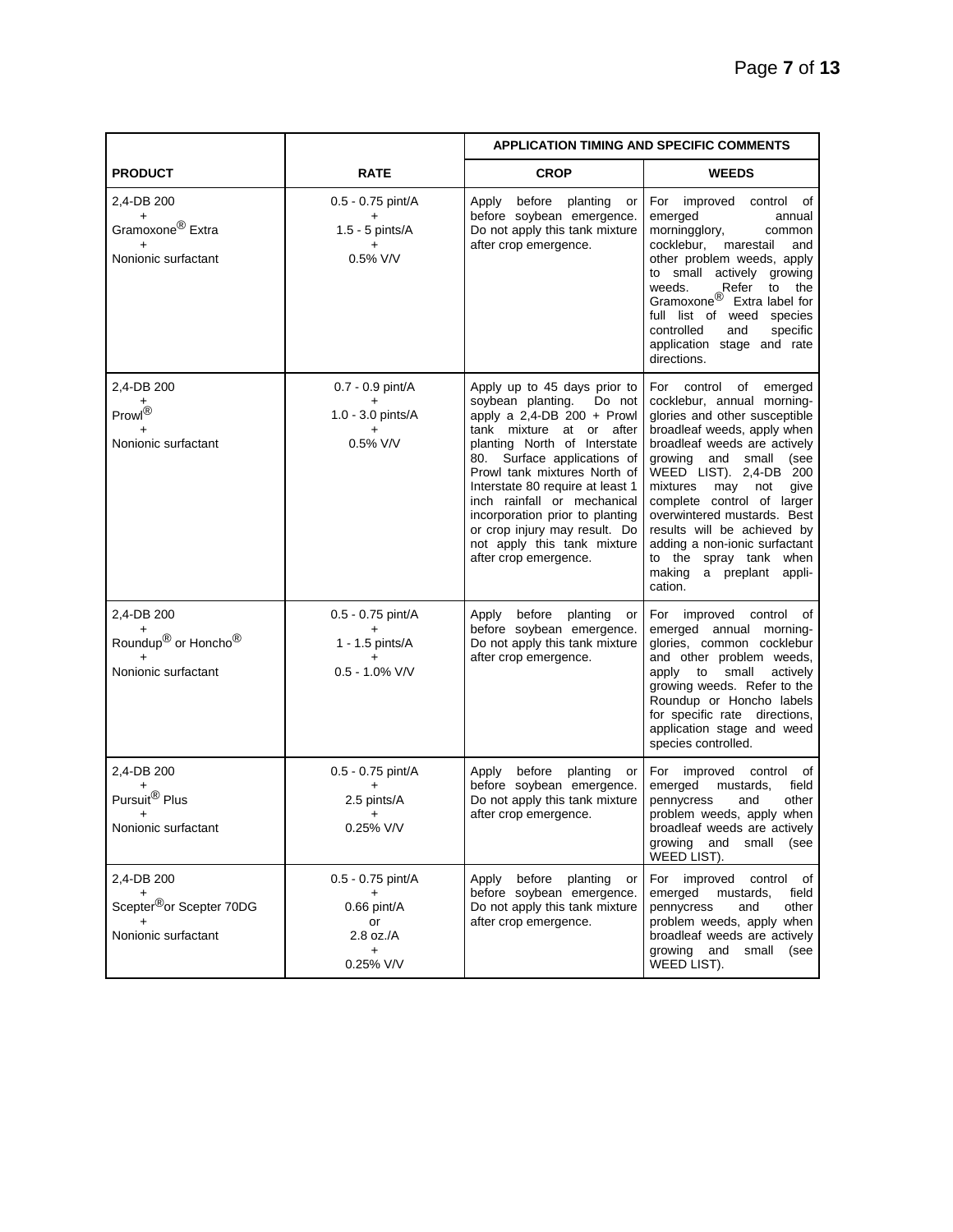|                                                              |                                                  | <b>APPLICATION TIMING AND SPECIFIC COMMENTS</b>                                                                                                                                                                                                                                                               |                                                                                                                                                                                                                                                                                  |
|--------------------------------------------------------------|--------------------------------------------------|---------------------------------------------------------------------------------------------------------------------------------------------------------------------------------------------------------------------------------------------------------------------------------------------------------------|----------------------------------------------------------------------------------------------------------------------------------------------------------------------------------------------------------------------------------------------------------------------------------|
| <b>PRODUCT</b>                                               | <b>RATE</b>                                      | <b>CROP</b>                                                                                                                                                                                                                                                                                                   | <b>WEEDS</b>                                                                                                                                                                                                                                                                     |
| 2,4-DB 200<br>Squadron $^{\circledR}$<br>Nonionic surfactant | 0.5 - 0.75 pint/A<br>3 pints/A<br>0.25% V/V      | before planting<br>Apply<br>or<br>before soybean emergence.<br>Do not apply this tank mixture<br>after crop emergence.                                                                                                                                                                                        | For improved control of<br>emerged<br>mustards,<br>field<br>pennycress<br>and<br>other<br>problem weeds, apply when<br>broadleaf weeds are actively<br>growing and small<br>(see<br>WEED LIST).                                                                                  |
| 2,4-DB 200<br>$\ddot{}$<br>Basagran <sup>®</sup>             | 2 fl oz/A<br>$\ddot{}$<br>1.5 - 2 pints/A        | Apply<br>postemergence<br>to<br>soybeans.<br>Under certain<br>conditions soybean foliage<br>may burn, crinkle and bronze<br>following application.                                                                                                                                                            | To improve control of annual<br>morningglories,<br>apply<br>to<br>morningglory vines up to 6<br>inches long in the Southern<br>states of AL, AR, FL, GA, LA,<br>MS, NC, OK, SC, TN, TX and<br>VA or a maximum of 10<br>inches long in all other<br>states.                       |
| 2,4-DB 200<br>$\mathsf{Blazer}^\circledR$                    | 2 fl oz/A<br>$+$<br>1.5 - 2 pints/A              | Apply<br>postemergence<br>to<br>soybeans.<br>Under certain<br>conditions, soybean foliage<br>may burn, crinkle and bronze<br>following<br>application.<br>Soybean<br>yield<br>may<br>be<br>reduced.<br>Do.<br>not<br>add<br>surfactant or crop oil to this<br>mixture as increased crop<br>injury may result. | To improve control of larger<br>morningglories, cockleburs,<br>common ragweed, jimson-<br>weed and pigweed, apply<br>when weeds are actively<br>growing and before they are<br>12 inches tall or long.                                                                           |
| 2,4-DB 200<br><sup>+</sup><br>Reflex <sup>®</sup>            | $2 - 3$ fl oz/A<br>$\ddot{}$<br>1 -1 1/2 pints/A | Apply<br>postemergence<br>to<br>Under certain<br>soybeans.<br>conditions bronzing, crinkling<br>or spotting of soybean foliage<br>may occur.                                                                                                                                                                  | For improved control<br>of<br>annual morningglories, giant<br>ragweed<br>and<br>cocklebur,<br>apply to actively growing<br>weeds in the seedling stage<br>of growth.                                                                                                             |
| 2,4-DB 200<br>$Lorox^{\uparrow\oplus}$                       | 0.8 pint/A<br>$+$<br>1 pint/A                    | Apply to soybeans as a<br>directed band treatment only<br>when soybeans are at least 8<br>inches high.<br>Do not spray<br>higher than 3 inches on the<br>soybean<br>stem<br>or<br>unacceptable crop injury may<br>result. Do not spray over the<br>top of soybean plants.                                     | For postemergence control of<br>annual morningglories, sic-<br>klepod, teaweed, cocklebur<br>and sesbania, apply when<br>weeds do not exceed 4<br>inches in height. A second<br>application may be neces-<br>sary, but do not make more<br>than 2 applications<br>per<br>season. |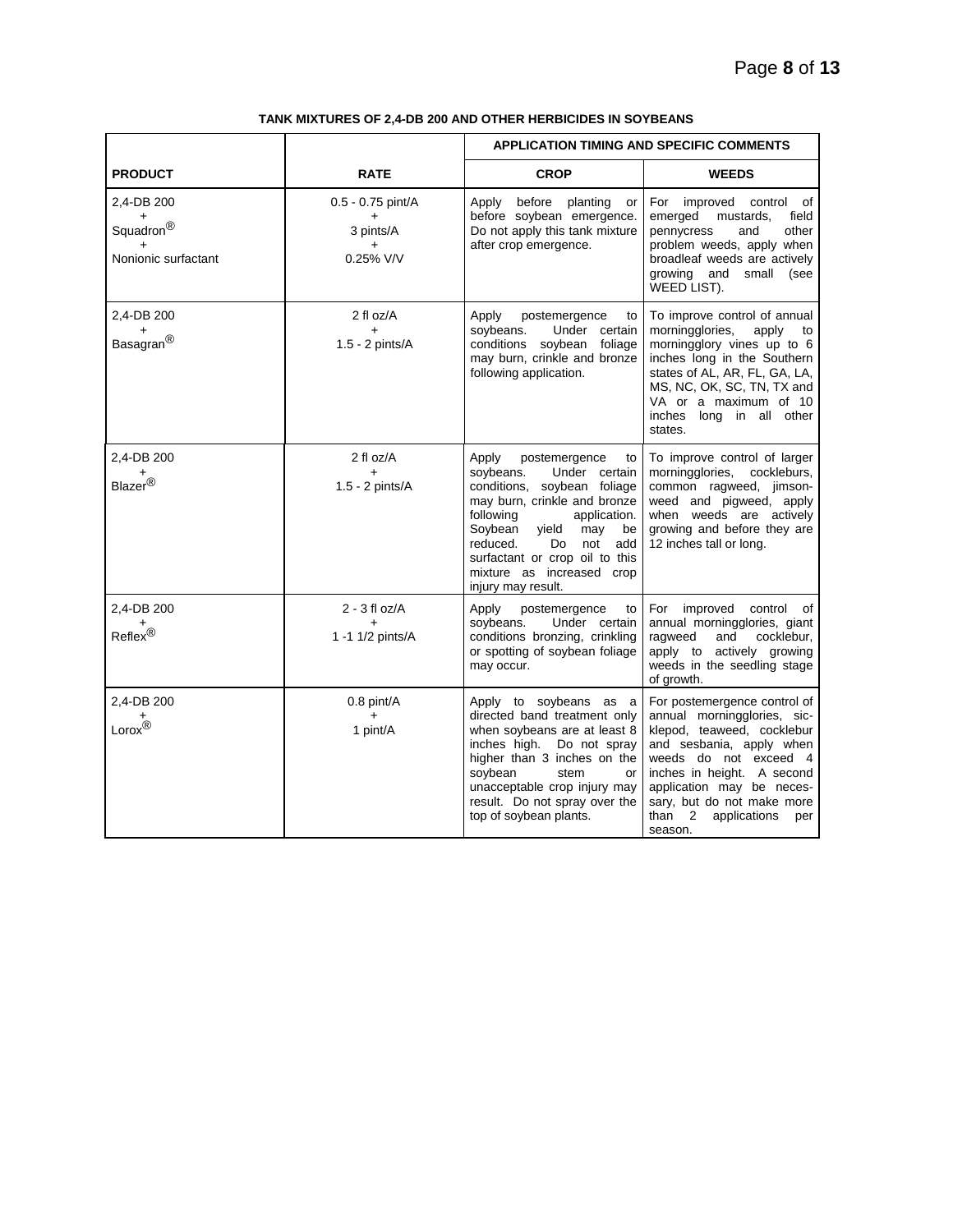|                                                                             |                                                                         | <b>APPLICATION TIMING AND SPECIFIC COMMENTS</b>                                                                                                                                                                                                                                                                                                                                                                                                                                   |                                                                                                                                                                                                                                       |
|-----------------------------------------------------------------------------|-------------------------------------------------------------------------|-----------------------------------------------------------------------------------------------------------------------------------------------------------------------------------------------------------------------------------------------------------------------------------------------------------------------------------------------------------------------------------------------------------------------------------------------------------------------------------|---------------------------------------------------------------------------------------------------------------------------------------------------------------------------------------------------------------------------------------|
| <b>PRODUCT</b>                                                              | <b>RATE</b>                                                             | <b>CROP</b>                                                                                                                                                                                                                                                                                                                                                                                                                                                                       | <b>WEEDS</b>                                                                                                                                                                                                                          |
| 2,4-DB 200<br>÷<br>Sencor <sup>®</sup> DF                                   | 0.9 pint/A<br>$\ddot{}$<br>$0.33 - 0.66$ lb/A                           | Apply to soybeans as a<br>directed band treatment only<br>when soybeans are at least 8<br>inches high, with spray or<br>nozzles mounted to insure<br>proper placement of spray on<br>no more than the lower 1/3 of<br>the soybean plants. Do not<br>apply directly to soybean<br>plants or serious crop injury<br>will occur. Soybean leaves<br>contacted by spray will be<br>killed.<br>Follow all variety<br>the<br>restrictions<br>full<br>on<br>Sencor <sup>®</sup> DF label. | For improved control of<br>cocklebur, annual morning-<br>glories and other broadleaf<br>weeds, apply before weeds<br>are 3 inches tall. A nonionic<br>surfactant may be added to<br>improve<br>broadleaf<br>weed<br>control.          |
| 2,4-DB 200<br>$\ddot{}$<br>Pursuit                                          | $2 - 3$ fl oz/A<br>$\ddot{}$<br>4 fl oz/A                               | Apply<br>postemergence<br>to<br>soybeans.<br>Apply anytime<br>after soybean emergence but<br>no later than 85 days before<br>soybean harvest.                                                                                                                                                                                                                                                                                                                                     | To<br>improve<br>control<br>οf<br>morningglories,<br>common<br>ragweed, and giant ragweed.<br>See Pursuit label for weeds<br>controlled.<br>and<br>use<br>precautions.                                                                |
| 2.4-DB 200<br>Classic®                                                      | $1 - 2$ fl oz/A<br>$\ddot{}$<br>$1/2$ oz/A                              | Apply<br>postemergence<br>to<br>soybeans. Apply after first<br>trifoliate has opened but no<br>later than 60 days before<br>soybean maturity.                                                                                                                                                                                                                                                                                                                                     | Provides improved control of<br>broadleaf<br>annual<br>most<br>weeds, including morning-<br>glories, and common lambs-<br>quarters,<br>compared<br>to<br>Classic alone. See Classic<br>label for weeds controlled<br>and precautions. |
| 2,4-DB 200<br>Scepter <sup>®</sup> O.T.<br>$\ddot{}$<br>Nonionic surfactant | $1 - 2$ fl oz/A<br>$\ddot{}$<br>1.0 pint/A<br>$\ddot{}$<br>$0.25\%$ v/v | Apply<br>postemergence<br>to<br>Apply anytime<br>soybeans.<br>after soybean emergence but<br>no later than 90 days before<br>soybean harvest.                                                                                                                                                                                                                                                                                                                                     | Provides improved control of<br>morningglories compared to<br>Scepter O.T. alone. Check<br>Scepter O.T. label for weeds<br>controlled and precautions.                                                                                |

**RESTRICTIONS AND LIMITATIONS FOR USE ON SOYBEANS**

Maximum single application rate for pre-plant through pre-emergence applications is 0.9 pint (0.225 lb ae) per acre.

Maximum single application rate for pre-bloom applications is 0.73 pint (0.182 lb ae) acre.

Maximum single application rate for applications made after bloom is 0.89 pint (0.222 lb ae) per acre.

Maximum single application rate for post-emergence applications through directed spray (band sprayer, low pressure ground sprayer) is 1.6 pints (0.4 lb ae) per acre.

Maximum single application rate for post-emergence applications through band treatment (sprayer) is 0.9 pint (0.225 lb ae) per acre.

Maximum of 2 post-emergence applications per year.

Beans stressed by drought or other influences should not be sprayed.

Do not use this product on soybeans that show symptoms of disease such as Phytophthora root rot.

Do not graze or feed soybean hay within 60 days after application of 2,4-DB 200 Broadleaf Herbicide tank mix application.

Do not harvest soybeans within 60 days after spray application.

Do not treat soybeans with a tank mixture of 2,4-DB 200 and SEVIN® Carbaryl Insecticide as severe injury may result.

When preplant through preemergence treatment is followed with a 2,4-DB 200 postemergence application, the cumulative rate should not exceed 1.6 pints per acre per season.

Follow all restrictions and limitations of any product used in tank mixture with 2,4-DB 200.

**Do not use 2,4-DB 200 alone or in tank mixture as a preplant through preemergence application to soybeans in California.**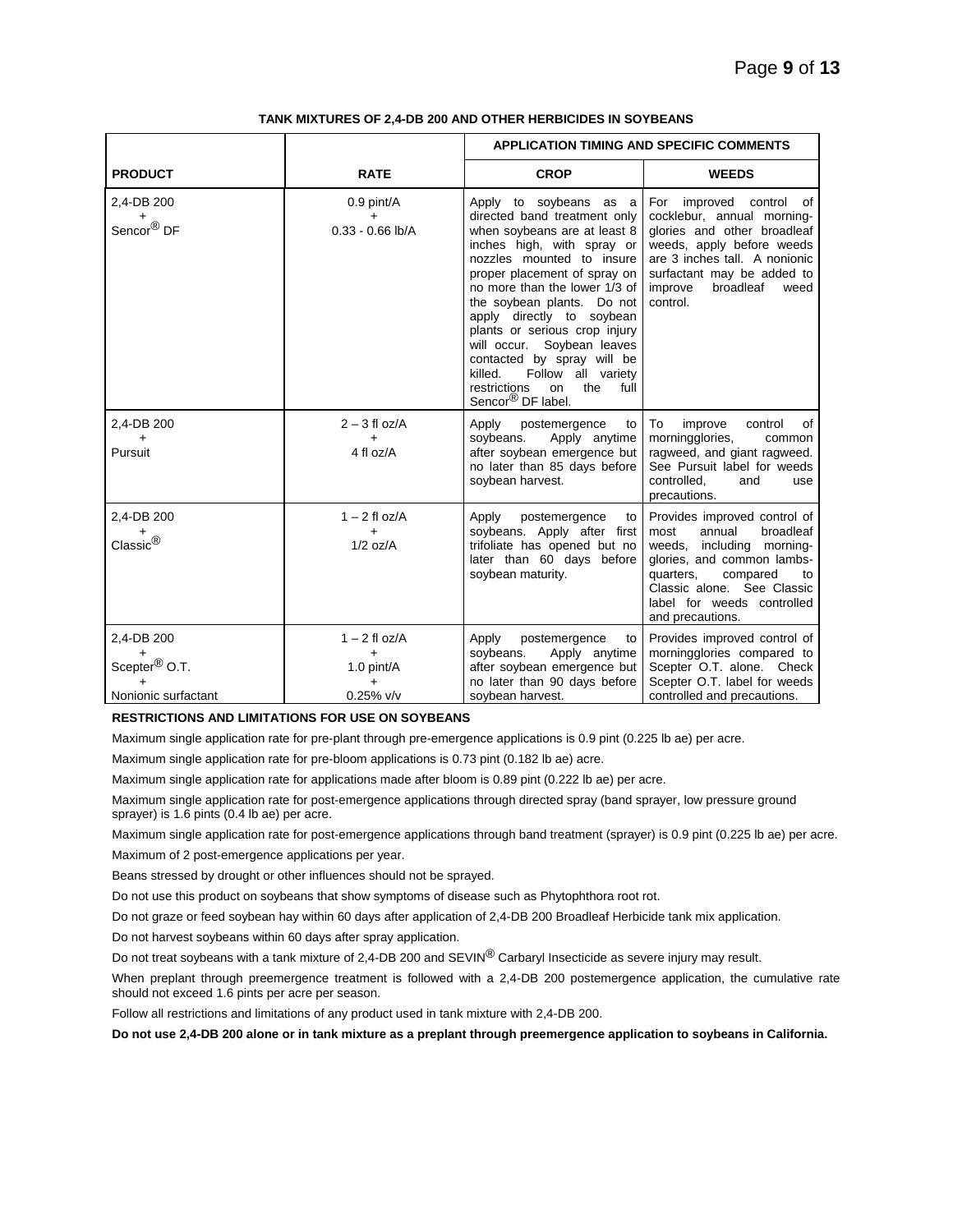**PEANUTS 2,4-DB 200 Broadleaf Herbicide Directions**

|                |                     | <b>APPLICATION TIMING AND SPECIFIC COMMENTS</b>                                                                                                                              |                                                                                                                                                                                                                                                                                                                                                                                                                         |
|----------------|---------------------|------------------------------------------------------------------------------------------------------------------------------------------------------------------------------|-------------------------------------------------------------------------------------------------------------------------------------------------------------------------------------------------------------------------------------------------------------------------------------------------------------------------------------------------------------------------------------------------------------------------|
| <b>PRODUCT</b> | <b>RATE</b>         | <b>CROP</b>                                                                                                                                                                  | <b>WEEDS</b>                                                                                                                                                                                                                                                                                                                                                                                                            |
| 2,4-DB 200     | $0.8 - 1.0$ pint/A  | Apply to peanuts 2 to 12 weeks<br>after planting in the states of AL,<br>AR, FL, GA, LA, NC, MS, SC,<br>TN and VA.<br>Do not apply to peanuts within<br>60 days of harvest.  | For<br>control<br>of<br>annual<br>morningglories, cocklebur and<br>other broadleaf weeds, apply<br>when these weeds are small<br>and actively growing (see<br>WEED LIST).<br>A second<br>application may be made for<br>late germinating cocklebur and<br>morningglories.                                                                                                                                               |
| 2,4-DB 200     | $0.8 - 1.6$ pints/A | Apply to peanuts 2 to 12 weeks<br>after planting in the states of<br>OK, TX and NM only. Do not<br>apply later than 100 days after<br>planting or 60 days before<br>harvest. | For<br>control<br>of<br>annual<br>morningglories and cocklebur,<br>apply $0.8 - 1.0$ pint/A of $2,4$ -DB<br>200 when these weeds are<br>actively growing and before<br>they are 3 inches tall. For<br>optimum control of<br>other<br>susceptible broadleaf weeds<br>(see WEED LIST), apply 2,4-<br>DB 200 at 1.6 pints/A. For<br>optimum<br>prickly<br>sida<br>suppression, make a second<br>application 14 days later. |

| TANK MIXTURES OF 2.4-DB 200 BROADLEAF HERBICIDE AND OTHER HERBICIDES IN PEANUTS |                                                             |                                                                                                                                                                                   |                                                                                                                                                                               |
|---------------------------------------------------------------------------------|-------------------------------------------------------------|-----------------------------------------------------------------------------------------------------------------------------------------------------------------------------------|-------------------------------------------------------------------------------------------------------------------------------------------------------------------------------|
|                                                                                 |                                                             | <b>APPLICATION TIMING AND SPECIFIC COMMENTS</b>                                                                                                                                   |                                                                                                                                                                               |
| <b>PRODUCT</b>                                                                  | <b>RATE</b>                                                 | <b>CROP</b>                                                                                                                                                                       | <b>WEEDS</b>                                                                                                                                                                  |
| 2,4-DB 200<br>Pursuit<br>Nonionic surfactant                                    | $0.8 - 1.6$ pints/A<br>$2 - 4$ fl oz/A<br>+<br>$0.25\%$ V/V | Apply<br>postemergence<br>to<br>peanuts. Follow restrictions<br>listed above depending on the<br>state.                                                                           | Will provide enhanced control<br>morningglories,<br>of<br>prickly<br>sida, common and giant<br>ragweed and suppression of<br>1" tall sicklepod.                               |
| 2.4-DB 200<br>Classic<br>Nonionic surfactant                                    | 0.8 pints/A<br>+<br>$1/2$ oz/A<br>$0.25\%$ V/V              | Apply postemergence not less<br>than 60 days after peanuts<br>emerge to within 60 days of<br>peanut harvest. See Classic<br>label for additional restrictions<br>and precautions. | For late season control of<br>Florida<br>beggarweed,<br>plus<br>morningglories,<br>lambsquarters, and<br>other<br>weeds on the 2,4-DB 200<br>label.                           |
| 2,4-DB 200<br>Starfire <sup>®</sup>                                             | $0.5 - 1.0$ pint/A<br>11 fl $oz/A$                          | Apply at ground crack.<br>A<br>second application may be<br>made up to 28 days after<br>ground crack.                                                                             | Controls or suppresses many<br>annual weeds $\lt$ 6" tall, and<br>provides improved control of<br>cocklebur, sicklepod,<br>and<br>morningglory compared to<br>Starfire alone. |

# **RESTRICTIONS AND LIMITATIONS FOR USE ON PEANUTS**

Maximum single application rate for spray (aircraft, boom sprayer) is 1 pint/A (0.25 lb ae/A).

Maximum single application rate for broadcast (aircraft, boom sprayer) is 1.6 pints/A (0.4 lb ae/A).

Maximum two applications per year.

Do not apply to peanuts within 60 days of harvest.

Do not feed treated peanut vines or peanut hay to livestock.

Do not apply 2,4-DB 200 Broadleaf Herbicide if peanut plants are under stress from drought as injury may occur.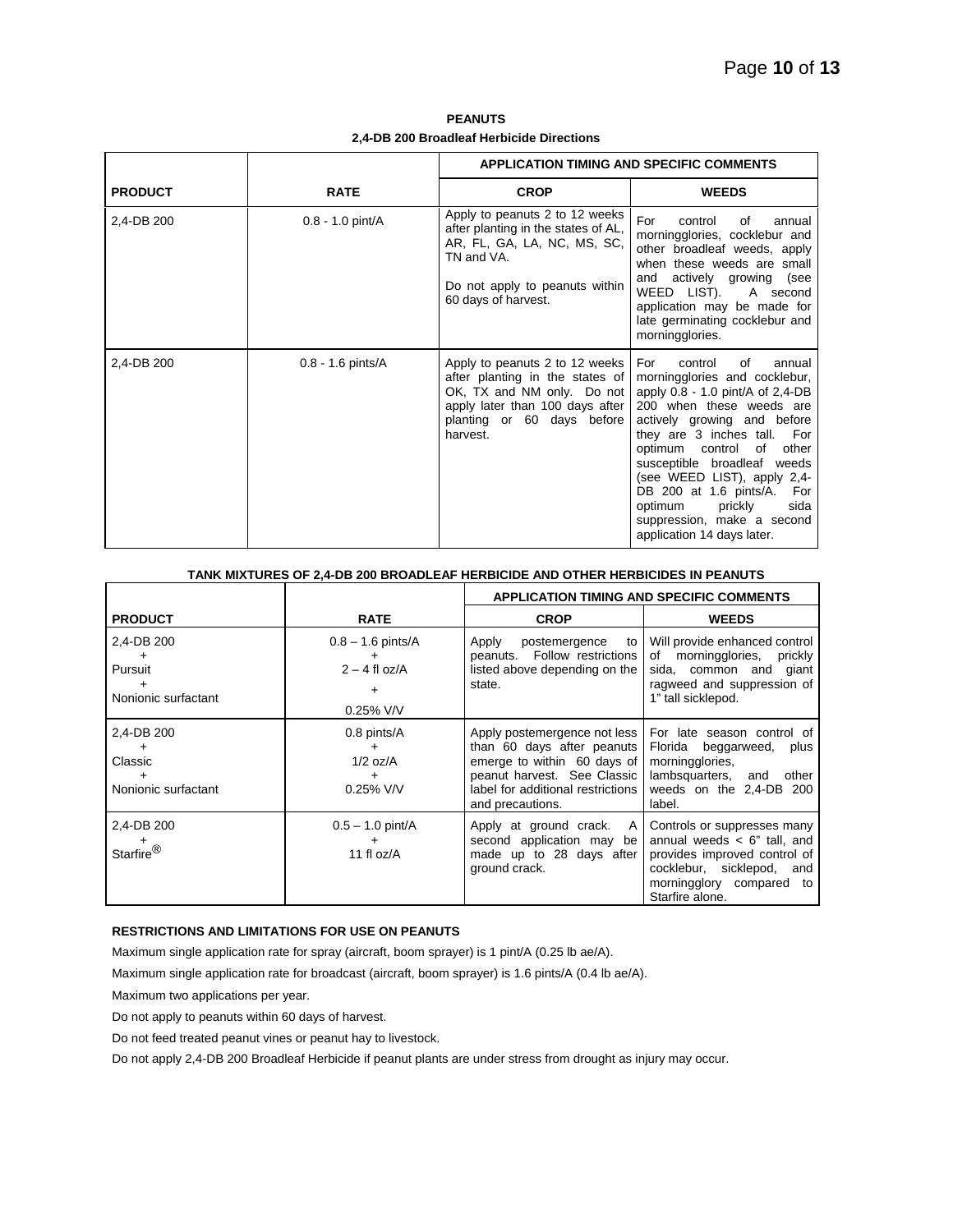# **FORAGE LEGUMES (SEEDLING AND ESTABLISHED ALFALFA, SEEDLING BIRDSFOOT TREFOIL) 2,4-DB 200 Broadleaf Herbicide Directions**

|                |                   | <b>APPLICATION TIMING AND SPECIFIC COMMENTS</b>                                                                                                                                                                                                                                                                                                                                                                                                                                                                                                                                                                                                                                            |                                                                                                                                                                                                                                                                                                                                                                                                                                                                                                                                                                                                                                                                                                                                                                                                                                                                                          |
|----------------|-------------------|--------------------------------------------------------------------------------------------------------------------------------------------------------------------------------------------------------------------------------------------------------------------------------------------------------------------------------------------------------------------------------------------------------------------------------------------------------------------------------------------------------------------------------------------------------------------------------------------------------------------------------------------------------------------------------------------|------------------------------------------------------------------------------------------------------------------------------------------------------------------------------------------------------------------------------------------------------------------------------------------------------------------------------------------------------------------------------------------------------------------------------------------------------------------------------------------------------------------------------------------------------------------------------------------------------------------------------------------------------------------------------------------------------------------------------------------------------------------------------------------------------------------------------------------------------------------------------------------|
| <b>PRODUCT</b> | <b>RATE</b>       | <b>CROP</b>                                                                                                                                                                                                                                                                                                                                                                                                                                                                                                                                                                                                                                                                                | <b>WEEDS</b>                                                                                                                                                                                                                                                                                                                                                                                                                                                                                                                                                                                                                                                                                                                                                                                                                                                                             |
| 2,4-DB 200     | 1 - 3 quarts/ $A$ | Apply<br>postemergence<br>to<br>seedling forage legumes and<br>seedling<br>established<br>or<br>alfalfa.<br>Forage legumes<br>should be healthy and actively<br>growing<br>for<br>greatest<br>In established<br>selectivity.<br>alfalfa, twisting of stems and<br>malformation of leaves may<br>occur. Under most conditions<br>this response is usually<br>$\mathsf{A}$<br>non-jonic<br>outgrown.<br>surfactant at 0.25% V/V may<br>be included in seedling alfalfa<br>grown in dry, low humidity<br>only.<br>Non-ionic<br>areas<br>surfactant may cause some<br>twisting<br>of<br>stems<br>and<br>malformation of leaves. This<br>response is usually outgrown<br>under most conditions. | For control of emerged<br>lambsquarters, pigweed, field<br>pennycress, wild mustard,<br>common ragweed, cocklebur,<br>yellow rocket, Russian thistle<br>annual morningglory<br>and<br>species less than 1 inch high,<br>apply 2,4-DB 200 at 1 to 2<br>quarts/A.<br>For control of<br>these weeds up to 3 inches<br>tall, apply $2,4$ -DB 200 at $2$ -<br>3 quarts/A. Use the higher<br>rates in dry, low humidity<br>growing areas.<br>For control or suppression of<br>smartweed and curled dock<br>up to 3 inches tall, apply 2,4-<br>DB 200 at 3 quarts/A.<br>In seedling alfalfa only, the<br>addition of an non-ionic<br>surfactant at 0.25% V/V may<br>broadleaf<br>improve<br>weed<br>under<br>dry,<br>control<br>low<br>humidity conditions. 2,4-DB<br>200 may not adequately<br>control<br>overwintered<br>broadleaf weeds including<br>field<br>and<br>pennycress<br>mustards. |

# **FORAGE LEGUMES**

# **(SEEDLING AND ESTABLISHED ALFALFA ONLY) 2,4-DB 200 Broadleaf Herbicide Tank Mixture Directions**

|                                                                 |                                                          | <b>APPLICATION TIMING AND SPECIFIC COMMENTS</b>                                                                                                                                                                                                                                                                                                                                                                                                                                                                                                                                                                                                                                                                                               |                                                                                                                                                                                                                                                                      |
|-----------------------------------------------------------------|----------------------------------------------------------|-----------------------------------------------------------------------------------------------------------------------------------------------------------------------------------------------------------------------------------------------------------------------------------------------------------------------------------------------------------------------------------------------------------------------------------------------------------------------------------------------------------------------------------------------------------------------------------------------------------------------------------------------------------------------------------------------------------------------------------------------|----------------------------------------------------------------------------------------------------------------------------------------------------------------------------------------------------------------------------------------------------------------------|
| <b>PRODUCT</b>                                                  | <b>RATE</b>                                              | <b>CROP</b>                                                                                                                                                                                                                                                                                                                                                                                                                                                                                                                                                                                                                                                                                                                                   | <b>WEEDS</b>                                                                                                                                                                                                                                                         |
| 2,4-DB 200<br>÷<br>Poast $^{\circledR}$<br>Crop Oil Concentrate | $1 - 3$ quarts<br>+<br>$1 - 2.5$ pints<br>+<br>2 pints/A | this<br>tank<br>mix<br>Apply<br>postemergence to seedling<br>and established alfalfa only.<br>Alfalfa should be healthy and<br>actively growing for greatest<br>crop tolerance. Established<br>alfalfa is less tolerant to 2,4-<br>DB 200 than in the seedling<br>Some  <br>stage of growth.<br>yellowing and burning of<br>alfalfa foliage, stem and leaf<br>malformation may occur with<br>this tank mixture. Alfalfa will<br>generally<br>this<br>outgrow<br>Balance<br>the<br>response.<br>severity of your grass and<br>broadleaf weed problem with<br>the potential for crop injury.<br>add<br>not<br>Do.<br>_ non-ionic<br>Dash $^{\circledR}$ ,<br><b>UAN</b><br>surfactant,<br>solution or ammonium sulfate<br>to this tank mixture. | For control of emerged<br>susceptible broadleaf and<br>grass weed that are actively<br>growing, refer to the 2,4-DB<br>200 forage legume directions<br>above and the Poast label for<br>controlled<br>weeds<br>and<br>application timing for full use<br>directions. |

# **FORAGE LEGUMES**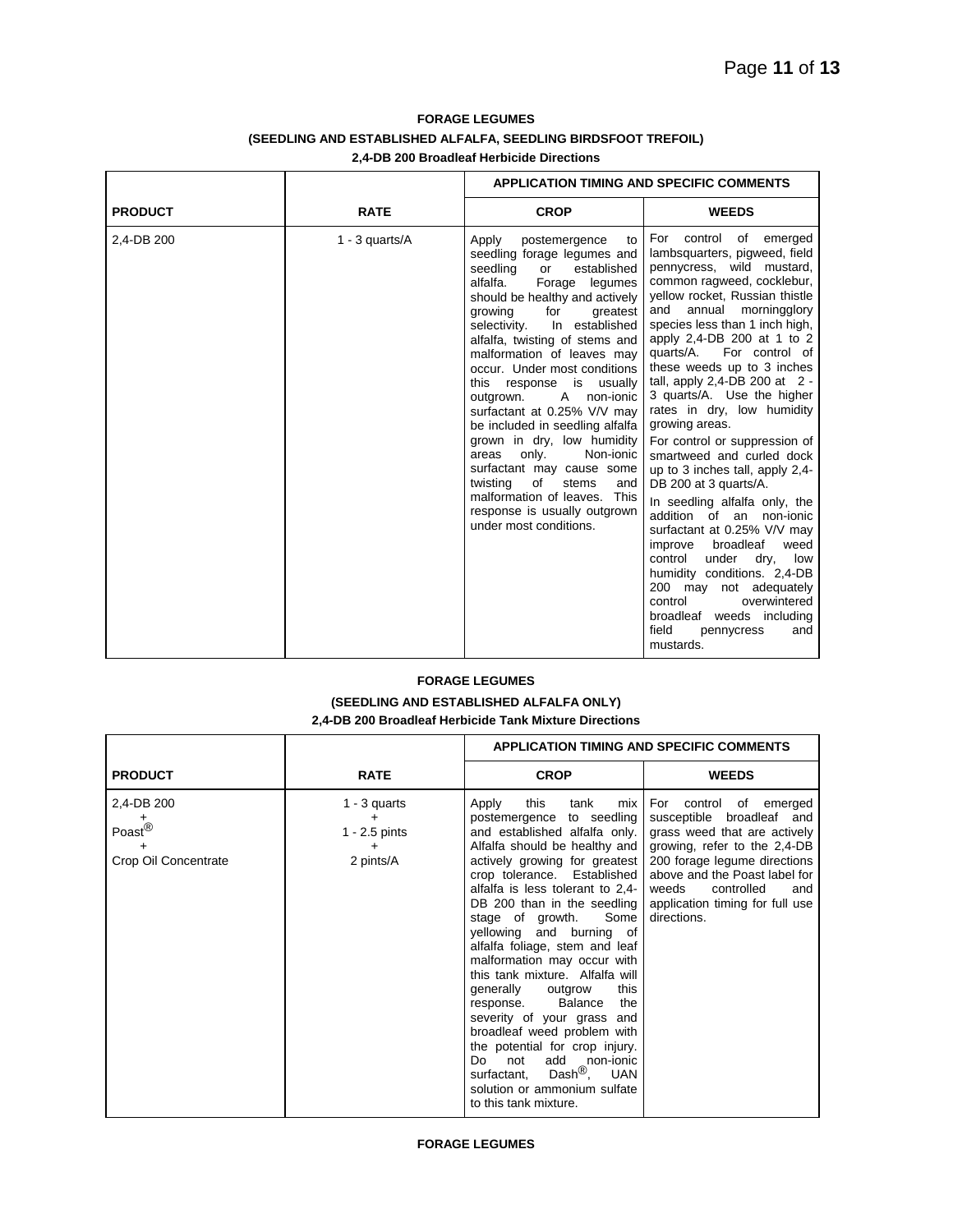# **(SEEDLING ALFALFA ONLY) 2,4-DB 200 Broadleaf Herbicide Tank Mixture Directions**

|                                           |                                    | <b>APPLICATION TIMING AND SPECIFIC COMMENTS</b>                                                                                                                                                                                                                                                           |                                                                                                                                                                                                                                                                                                                                                                                                                                                                 |
|-------------------------------------------|------------------------------------|-----------------------------------------------------------------------------------------------------------------------------------------------------------------------------------------------------------------------------------------------------------------------------------------------------------|-----------------------------------------------------------------------------------------------------------------------------------------------------------------------------------------------------------------------------------------------------------------------------------------------------------------------------------------------------------------------------------------------------------------------------------------------------------------|
| <b>PRODUCT</b>                            | <b>RATE</b>                        | <b>CROP</b>                                                                                                                                                                                                                                                                                               | <b>WEEDS</b>                                                                                                                                                                                                                                                                                                                                                                                                                                                    |
| 2,4-DB 200<br>$\ddot{}$<br><b>BUCTRIL</b> | 1 quart/A<br>$\ddot{}$<br>1 pint/A | Apply in the fall or spring to This tank mix provides<br>seedling alfalfa when the   improved control of pigweed,<br>in unacceptable crop leaf weeds do not exceed the 4-<br>See 2,4-DB 200 label for whichever comes first. 2,4-<br>restrictions. Do not use this<br>tank mix on established<br>alfalfa. | majority of the field has a kochia and tansy mustard<br>minimum of 4 trifoliate leaves.   compared to 2,4-DB 200 or<br>This tank mixture may result   BUCTRIL alone. Apply when<br>burn, especially under warm, I leaf stage, 2 inches in height<br>humid weather conditions. or 1 inch in diameter,<br>additional precautions and $DB$ 200 + BUCTRIL tank<br>mixtures will not adequately<br>control overwintered<br>henbit<br>pennycress,<br>and<br>mustards. |

# **RESTRICTIONS AND LIMITATIONS FOR USE ON FORAGE LEGUMES**

Maximum single application rate of 3 quarts/A (1.5 lb ae/A).

Do not graze established alfalfa or feed straw or hay from treated established alfalfa to livestock within 30-60 days after application. Do not graze or feed seedling alfalfa, or seedling birdsfoot trefoil within 30-60 days after application.

Do not use on clover, peas or other legumes not mentioned above.

Do not apply when crop is stressed from lack of moisture.

Do not spray when the temperature exceeds 90°F and/or is predicted to exceed 90°F during the three days following application.

Do not add any wetting agents or detergents to the spray solution unless as specified on this label.

Rainfall or overhead irrigation within 7-10 days following a 2,4-DB 200 application can cause unacceptable crop injury.

For irrigated crops, apply 2,4-DB 200 as soon as possible after irrigation. Delay the next irrigation for 7-10 days after spraying. Follow all restrictions and precautions of any product used in tank mixture with 2,4-DB 200.

# **CONSERVATION RESERVE PROGRAM AREAS**

## **2,4-DB 200 Broadleaf Herbicide Directions**

|                |                     | <b>APPLICATION TIMING AND SPECIFIC COMMENTS</b>                                                                                                                                                                                                                                                                                                                                                                                  |                                                                                                                                                                                                                                                                                                                                                                                                                                                                                                                                           |
|----------------|---------------------|----------------------------------------------------------------------------------------------------------------------------------------------------------------------------------------------------------------------------------------------------------------------------------------------------------------------------------------------------------------------------------------------------------------------------------|-------------------------------------------------------------------------------------------------------------------------------------------------------------------------------------------------------------------------------------------------------------------------------------------------------------------------------------------------------------------------------------------------------------------------------------------------------------------------------------------------------------------------------------------|
| <b>PRODUCT</b> | <b>RATE</b>         | <b>CROP</b>                                                                                                                                                                                                                                                                                                                                                                                                                      | <b>WEEDS</b>                                                                                                                                                                                                                                                                                                                                                                                                                                                                                                                              |
| 2,4-DB 200     | $1 - 3$ quarts/ $A$ | Apply<br>postemergence to<br>Conservation<br>Reserve<br>containing<br>Program areas<br>grasses which are tillering or<br>have a minimum of 6 leaves<br>and forage legumes (seedling  <br>or established alfalfa, and<br>seedling birdsfoot trefoil,<br>which are emerged, healthy<br>actively<br>growing.<br>and<br>Temporary twisting of stems<br>and malformation of forage<br>legume leaves may occur<br>following treatment. | For control of lambsquarters,<br>pigweed, field pennycress,<br>wild<br>mustard.<br>common<br>ragweed, cocklebur, yellow<br>rocket, Russian thistle, and<br>annual morningglory species<br>less than 1 inch tall, apply<br>2.4-DB 200 at 1 to 2<br>quarts/A. For control of<br>these weeds up to 3 inches<br>tall, apply 2,4-DB 200 at 2 - 3<br>quarts/A. Use the higher<br>rates in dry, low humidity<br>areas.<br>For control or suppression of<br>smartweed and curled dock<br>up to 3 inches tall, apply 2,4-<br>DB 200 at 3 quarts/A. |